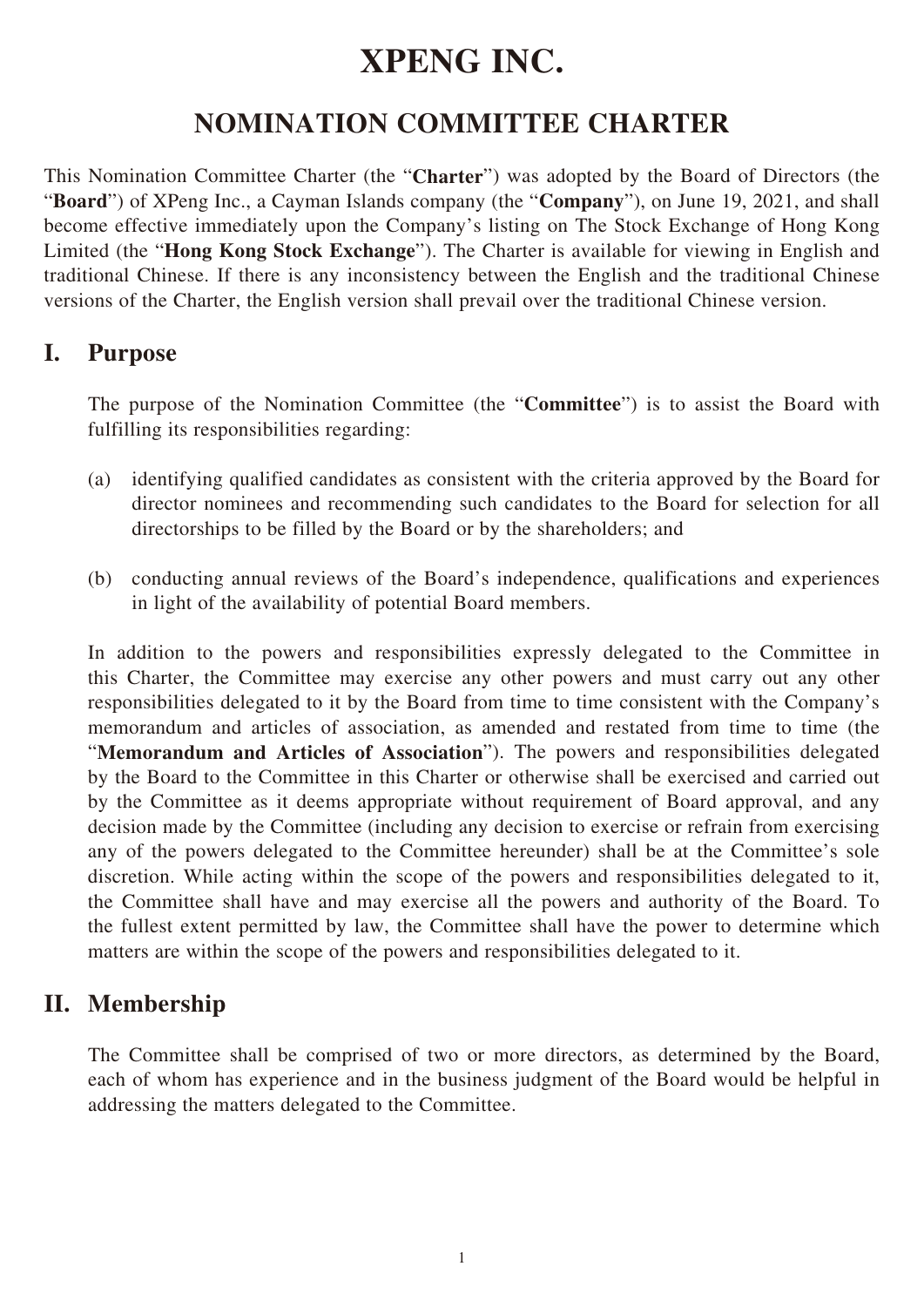The Committee shall consist of a majority of independent non-executive directors of the Company who shall meet the independence requirements from time to time as stipulated in the Rules Governing the Listing of Securities on The Stock Exchange of Hong Kong Limited (the "**Listing Rules**") (as amended from time to time).

The members of the Committee, including the chairperson of the Committee (the "**Chairperson**"), shall be appointed by the Board. The Chairperson shall be an independent non-executive director of the Company or the Chairman of the Board.

Committee members may be removed from the Committee, with or without cause, by the Board. Any action duly taken by the Committee shall be valid and effective, whether or not the members of the Committee at the time of such action are later determined not to have satisfied the requirements for membership provided herein.

# **III. Meetings and Procedures**

The Chairperson (or in his or her absence, a member designated by the Chairperson) shall preside at each meeting of the Committee and set the agendas for Committee meetings. The Committee shall have the authority to establish its own rules and procedures for notice and conduct of its meetings so long as they are not inconsistent with any provisions of the Memorandum and Articles of Association that are applicable to the Committee.

The Committee shall meet on a regularly scheduled basis at least twice per year and more frequently as the Committee deems necessary or desirable. The Chairperson or any member of the Committee may call a meeting of the Committee. Any meeting of the Committee may be conducted in person or via telephone conference.

The agenda and accompanying supporting papers shall be sent to all members of the Committee and to other attendees as appropriate at least three days before the date of the meeting (or such other period as the members may agree).

All non-management directors who are not members of the Committee may attend and observe meetings of the Committee, but shall not participate in any discussion or deliberation unless invited to do so by the Committee, and in any event shall not be entitled to vote. The Committee may, at its discretion, include in its meetings members of the Company's management, or any other person whose presence the Committee believes to be desirable and appropriate. Notwithstanding the foregoing, the Committee may exclude from its meetings any persons, including but not limited to, any non-management director who is not a member of the Committee.

The Committee will cause to be kept adequate minutes of all its proceedings. Full minutes of meeting of the Committee shall be kept by a duly appointed secretary (the "**Secretary**") of the meeting and shall be open for inspection at any reasonable time on reasonable notice by any director.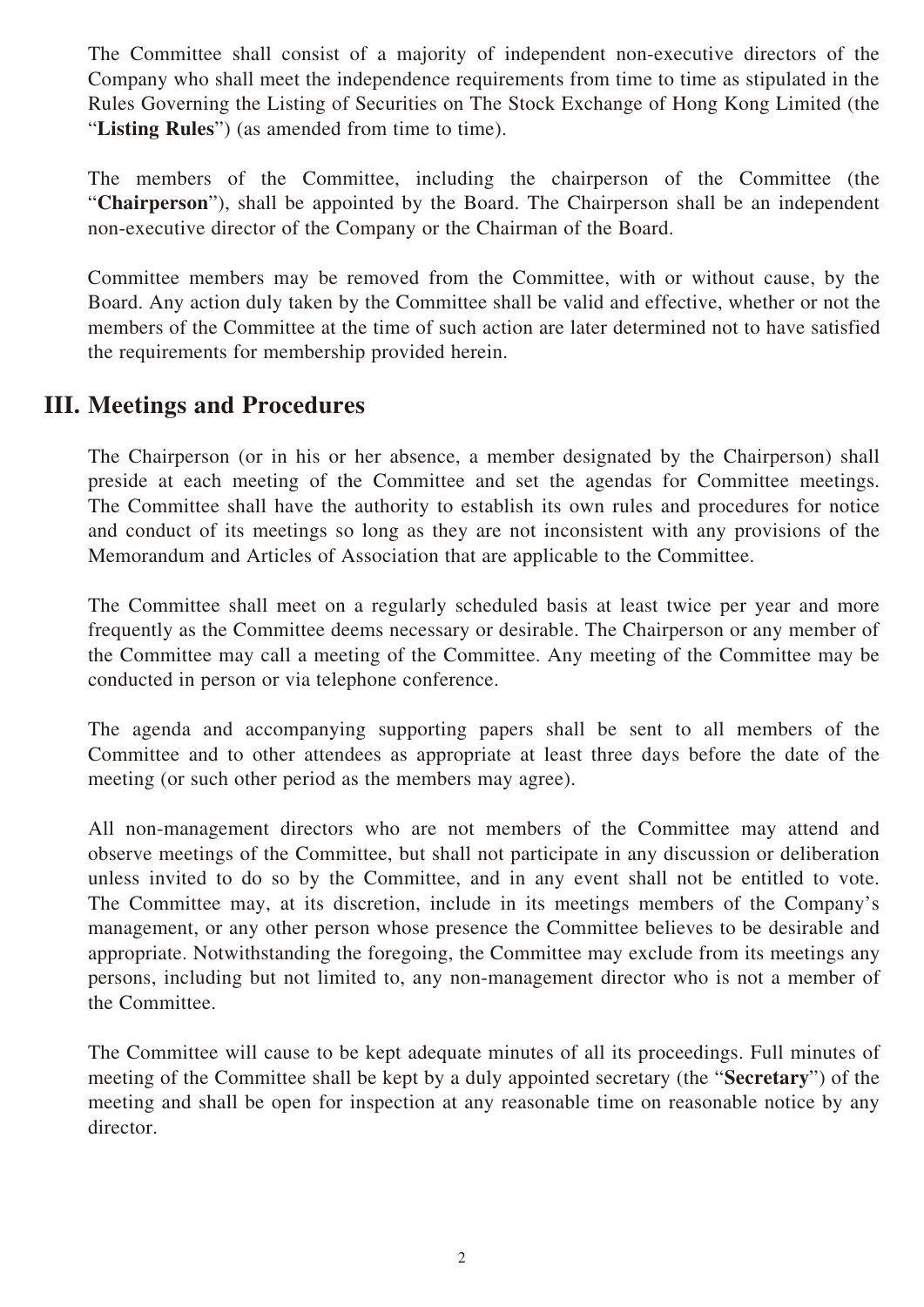Minutes of meetings of the Committee and the record of individual attendance at such meetings shall be prepared by the Secretary which shall be sent to all members of the Board within a reasonable time after the conclusion of any meeting of the Committee for their comment and records. For the purposes of recording attendance only, the attendance of an alternate of members of the Committee will not be counted as attendance by the relevant member of the Committee himself or herself. The minutes of meetings shall record details of the matters considered and decisions reached, including any concerns raised by directors or dissenting views expressed.

# **IV. Reporting Procedures**

The Chairperson shall report to the Board regarding the activities of the Committee at appropriate times and as otherwise requested by the Chairman of the Board.

The Committee shall report back to the Board on their decisions or recommendations, unless there are legal or regulatory restrictions on their ability to do so (such as a restriction on disclosure due to regulatory requirements).

#### **V. Access**

The Company should provide the Committee with sufficient resources to perform its duties, including but not limited to obtaining independent professional advice and assistance from internal or external legal, accounting or other advisors at the expense of the Company if necessary.

The Committee may retain any independent counsel, experts or advisors that the Committee believes to be desirable and appropriate. The Committee may also use the services of the Company's regular legal counsel or other advisors to the Company. The Company shall provide for appropriate funding, as determined solely in the Committee's discretion, for payment of compensation to any such persons employed by the Committee and for ordinary administrative expenses of the Committee that are necessary or appropriate in carrying out its duties. The Committee shall have sole authority to retain and terminate any search firm to be used to identify director candidates, including sole authority to approve such search firm's fees and other retention terms which will be provided by the Company.

## **VI. Duties and Responsibilities**

The authorities and responsibilities of the Committee shall include such responsibilities and authorities set out in the relevant code provisions of the Corporate Governance Code as contained in Appendix 14 of the Listing Rules (as amended from time to time) and Rule 8A.27 of the Listing Rules (as amended from time to time), in addition to the authorities and responsibilities set out below.

1. (a) The Committee shall identify individuals who are suitably qualified to become a member of the Board and to select or make recommendations to the Board on the selection of individuals nominated for directorships.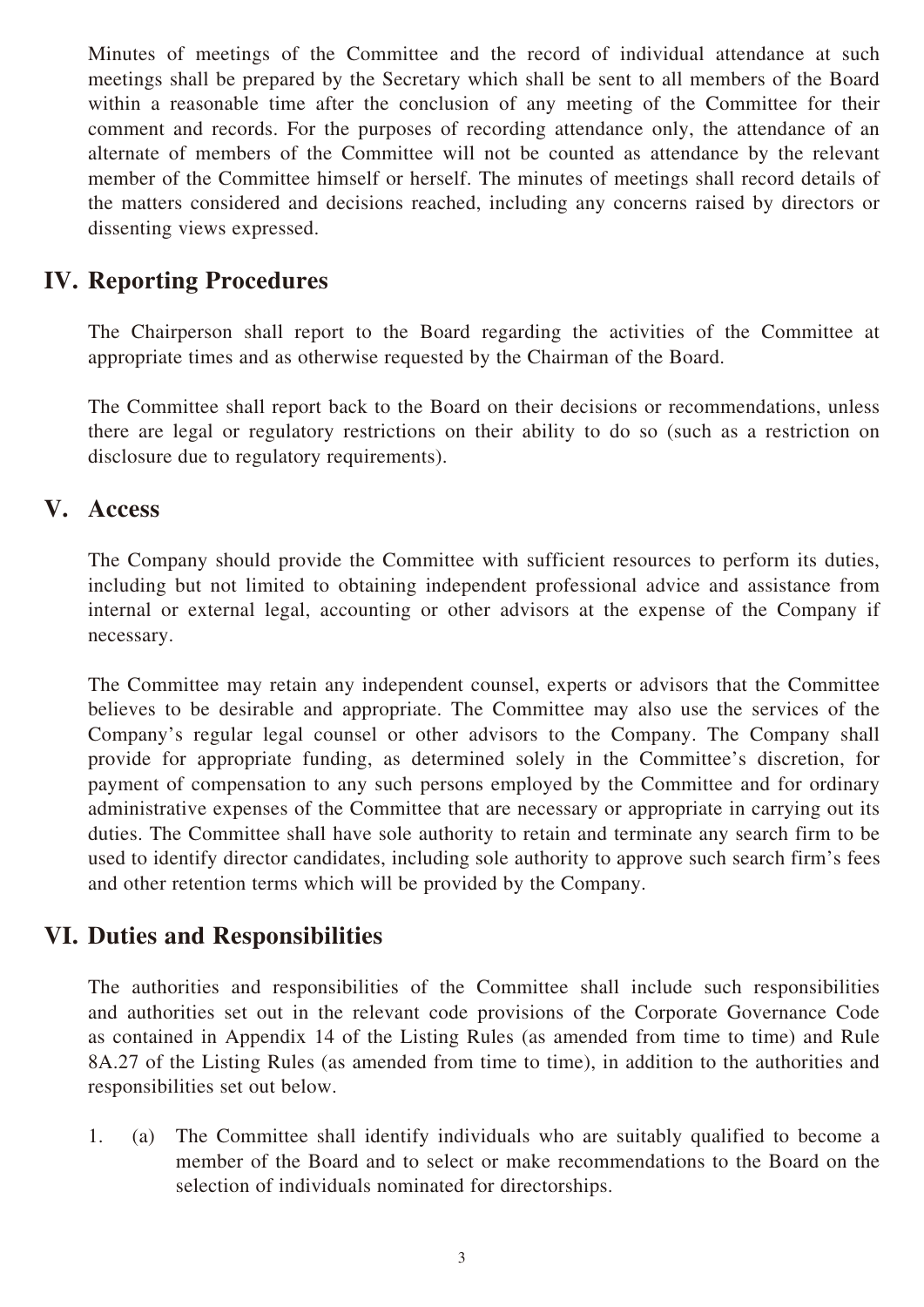- (b) At an appropriate time prior to each annual meeting of shareholders at which directors are to be elected or reelected, the Committee shall recommend to the Board for nomination by the Board such candidates as the Committee, in the exercise of its judgment, has found to be well qualified in accordance with the criteria approved by the Board and willing and available to serve.
- (c) At an appropriate time after a vacancy arises on the Board or a director advises the Board of his or her intention to resign, the Committee shall recommend to the Board for appointment by the Board to fill such vacancy, such candidate as the Committee, in the exercise of its judgment, has found to be well qualified in accordance with the criteria approved by the Board and willing and available to serve.
- (d) In identifying candidates for membership on the Board, the Committee shall consider candidates recommended by shareholders, management and directors and shall take into account all factors the Committee considers appropriate, which shall include (i) minimum individual qualifications, including strength of character, mature judgment, industry knowledge or experience and an ability to work collegially with the other members of the Board, and (ii) all other factors it considers appropriate, which may include ability to make independent analytical inquiries, general understanding of marketing, finance and other elements relevant to the success of a publicly-traded company in today's business environment, experience in the Company's industry and with relevant social policy concerns, understanding of the Company's business on a technical level, other board service and educational and professional background. The Committee should also consider the extent to which the candidate would fill a present need on the Board.
- (e) The Committee shall review annually with the Board the structure, size and composition of the Board with regards to characteristics such as independence, knowledge, skills, experience and diversity, and make recommendations on any proposed changes to the Board to complement the Company's corporate strategy.
- (f) The Committee shall assess the independence of independent non-executive directors.
- (g) The Committee shall make recommendations to the Board on the appointment or re-appointment of directors and succession planning for directors, in particular the Chairman of the Board and the Chief Executive Officer of the Company.
- 2. The Committee shall develop a policy concerning diversity of Board members, and disclose the policy or a summary of the policy in the corporate governance report.
- 3. The Committee shall annually review the performance of each incumbent director and shall consider the results of such evaluation when determining whether or not to recommend the nomination of such director for an additional term.